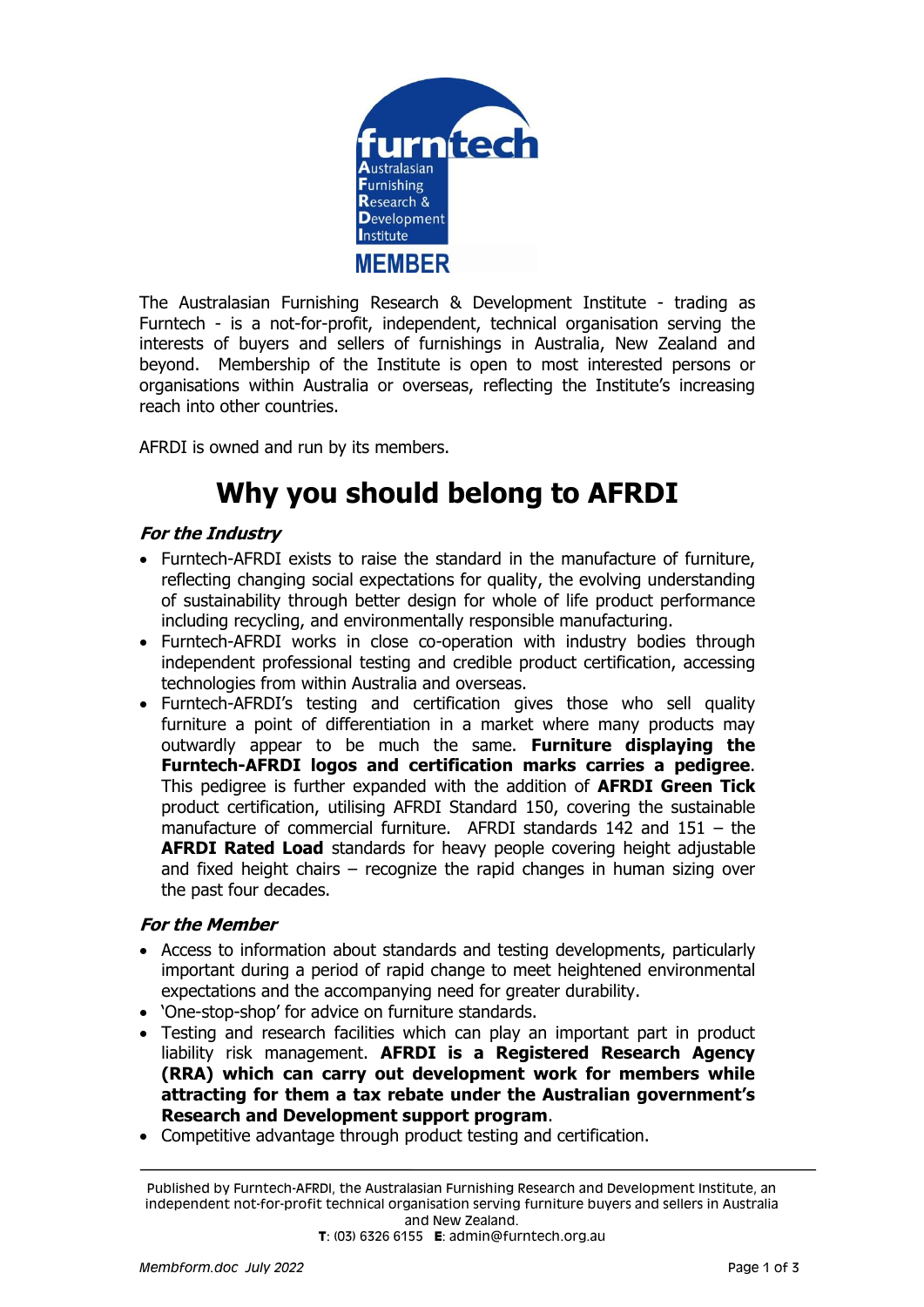**In addition, there is a range of flow-on benefits arising from AFRDI membership, many of them having a direct dollar benefit. These include:**

**Reductions on commercial services**.

Membership brings discount on a range of technical services. Remember to ask for your discount when placing orders for testing. **Discounts can be as high as 30%** if a number of similar items are submitted for **full testing** at the same time.

- **Access to technical advice**. Just call AFRDI on (03) 6326 6155.
- **Use of the AFRDI member logo**. Details can be obtained by contacting the Institute.
- **Membership of the AFRDI Board**. AFRDI members may nominate for a place on the AFRDI Board, ensuring that this industry body gets the widest possible range of input in the setting of policies and objectives.

## **In total:**

- AFRDI supports members' businesses.
- Adds value to your products and processes, through helping to design and manufacture better products.
- Identifies superior **tested and certified** products in the marketplace (particularly important for government, major business and educational contracts), and
- Helps improve your bottom line.

Published by Furntech-AFRDI, the Australasian Furnishing Research and Development Institute, an independent not-for-profit technical organisation serving furniture buyers and sellers in Australia and New Zealand. **T**: (03) 6326 6155 **E**: admin@furntech.org.au